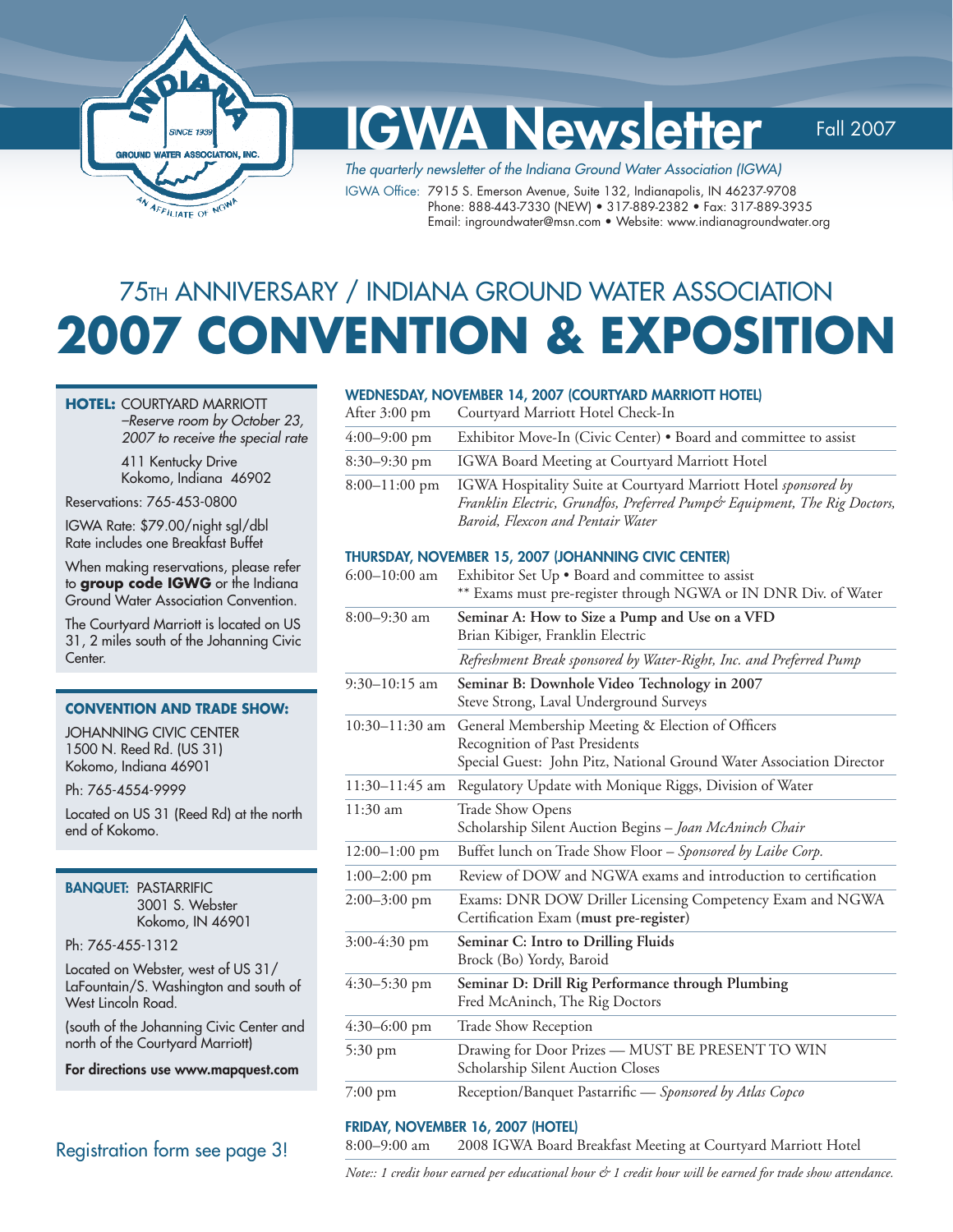# **2007 CONVENTION & EXPOSITION**

# **SPEAKER HIGHLIGHTS**

#### Seminar A: How To Size A Pump And Use On A VFD

**Presented by Brian Kibiger, Franklin Electric**  Brian will troubleshoot VFD's and pump systems.

### Seminar B: Downhole Video Technolgoy in 2007

*Presented by Steve Strong, Laval Underground Surveys* 

Traces the development of downhole video camera to the high-end systems as well as the portable less expensive systems. Learn what can be done with a camera (besides fishing for a lost tool) and understand how it can be a profit-making part of a driller or pump installer's regular business plan. Steve is the Product Manager for Laval Underground Surveys, and has worked in this industry for 7 years. Laval was the first company to take an interior photo of a water well, and has manufactured portable and van-mounted well camera systems for the past 60 years.

### Seminar C: Intro to Drilling Fluids

#### *Presented by Brock (Bo) Yordy, Halliburton Baroid IDP*

Learn to identify most problematic types of soil and the proper drilling fluid to implement. It will encompass all aspects of mud rotary and be beneficial to new and seasoned drillers with table demos.

### Seminar D: Drill Rig Performance through Plumbing

*Presented by Fred McAninch* 

Fred is co-owner with wife, Joan, of The Rig Doctors since 1991. They provide repair and field services on all brands of rigs and components.

#### Special Guest:

#### *John Pitz, N. L. Pitz, Inc., Batavia, IL and NGWA Director*

John's father started the well drilling business in 1946 and John purchased it in 1976 after resigning his commission in the Marine Corps. He has worked tirelessly with the Illinois Water Well and Pump Installation Contractor's Licensing Board and the National Ground Water Association. His dedication to professionalism of the ground water industry is exemplary.

# **IGWA CONVENTION SPONSORS**

Atlas Copco CMT, USA Baroid Industrial Drilling Products Flexcon Industries Franklin Electric Grundfos Pumps Laibe Corporation Pentair Water Preferred Pump The Rig Doctors

Water-Right, Inc

#### We wish to acknowledge the contribution of the IGWA 2007 Convention Committee. They are:

- Chair Joe Armstrong, Armstrong Well Drilling
- Randy Aufderheide, Dean Well Drilling
- John Baker, Dilden Brothers
- Don Findlay, Dilden Brothers
- Joan McAninch, The Rig Doctors
- Dan McCreadie, Kokomo Pump & Supply
- Brad White, RJM Sale & Marketing

# **IGWA CONVENTION EXHIBITORS**

A.Y. McDonald Mfg. Co. Ashworth - Train (representing MAAS Midwest & Perma Tank) Atlas Copco Baroid IDP BESTMA U.S.A. Inc. CETCO Drilling Products CSI Water Diversified Sales Group (representing Cresline, Merrill, Service Wire, Well Mate) Flexcon Industries Flint & Walling Pumps Franklin Electric Gaylor & Associates Grundfos Pumps H2Optimal, Inc IDNR / Division of Water ISP / Commercial Vehicle Enforcement Division "Holey Moley" Kokomo Pump Supply Laibe Corporation Laval Underground Surveys / Lakos **Separators** Pentair Water Preferred Pump & Equipment RJM Sales & Marketing (representing Alloy Machine Works Stainless Steel Screens, Applied Motor Controls, CSI Water Treatment, Flexcon Industries, JM Eagle PVC Pipe, Simmons Manufacturing) South Lake Hydro The DeHayes Group

The Rig Doctor's

### **TRADESHOW PRIZES SPONSORED BY IGWA EXHIBITORS**

Attendees must visit each booth to receive a stamp on their card. Three \$100 and four \$50 Gift Certificates will be awarded and redeemable with any Supplier exhibiting at the Convention.

Additional Door Prizes will be available!

Must be present to win.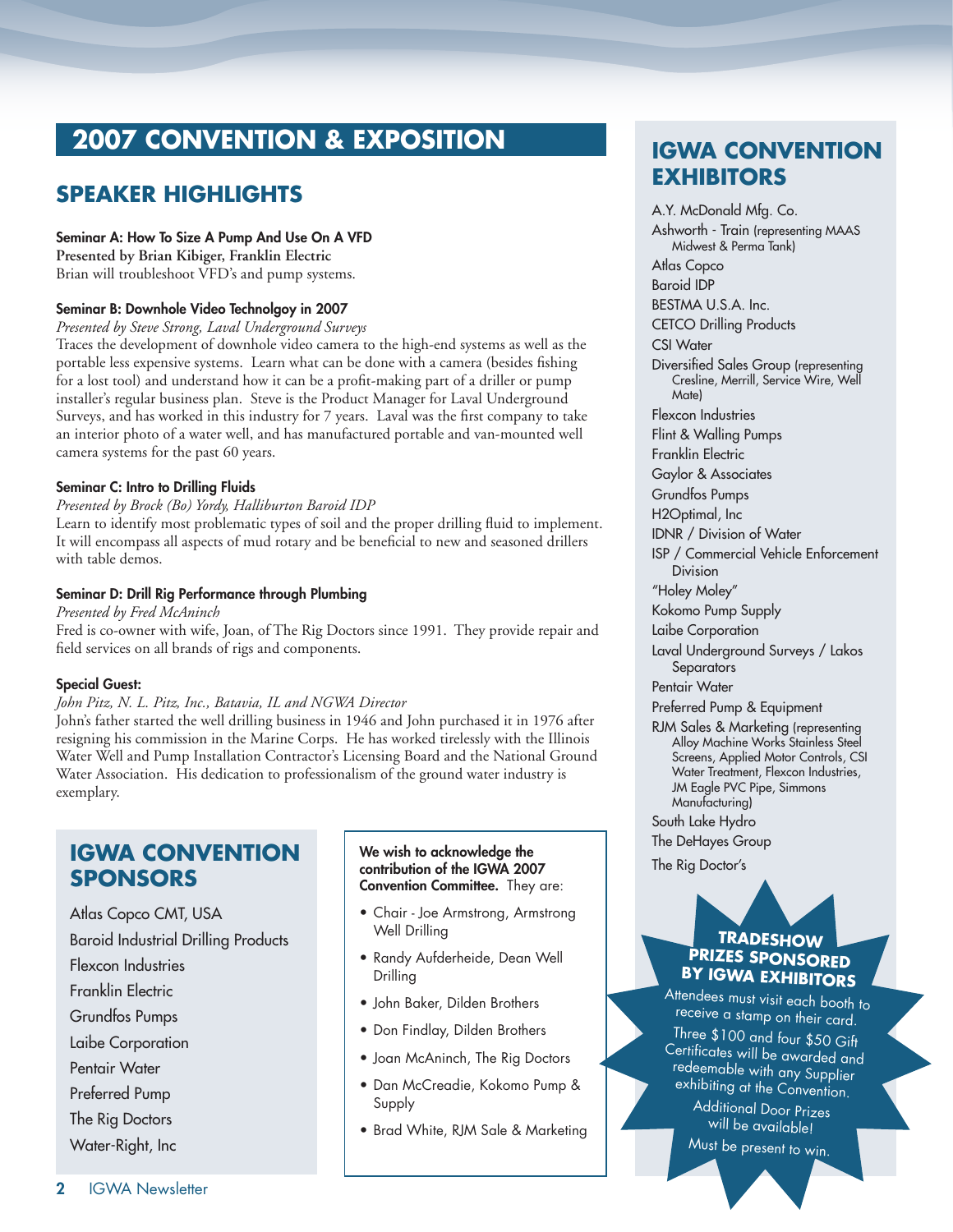# **IGWA CONVENTION 2007 REGISTRATION FORM**

### **REGISTER BY OCTOBER 31ST**

First 75 registrants will be eligible for a drawing to win \$200 cash!

Please print legibly in black ink

| ___ IGWA Member _________NGWA member ________Non-member _____New IGWA member application enclosed                                                                                                                   |                                           |  |
|---------------------------------------------------------------------------------------------------------------------------------------------------------------------------------------------------------------------|-------------------------------------------|--|
| FEE STRUCTURE EDUCATION AND TRADE SHOW                                                                                                                                                                              | <b>TOTAL COLUMN</b>                       |  |
| <b>IGWA &amp; NGWA Members</b>                                                                                                                                                                                      |                                           |  |
| <sup>2</sup> N/C Water System Professionals/Drilling Contractors - FREE if registered by October 31st*                                                                                                              | $S$ N/C                                   |  |
| ____ @ \$5 if after October 31st                                                                                                                                                                                    | $\mathsf{\dot{S}}$ and $\mathsf{\dot{S}}$ |  |
| *Special Bonus: The first 75 people to register by October 31st will be entered in a drawing for \$200<br>cash door prize to be awarded at the conclusion of the trade show-Must be present to win!!!               |                                           |  |
| <b>Non-Members</b>                                                                                                                                                                                                  |                                           |  |
| $\Box$ @ N/C Water System Professionals/Drilling Contractors - FREE if registered by October 31st*                                                                                                                  | \$M/C<br>$\ddot{\mathsf{s}}$              |  |
| $\Box$ @ \$10 if after October 31st                                                                                                                                                                                 |                                           |  |
| *Special Bonus: Non-members to register by October 31st will be FREE courtesy of Preferred Pump & Equipment<br>Join the IGWA and receive an additional special discount opportunity from Preferred Pump & Equipment |                                           |  |
| <b>Government Agencies/Not for Profit</b><br>$\_\_$ @ N/C                                                                                                                                                           | $S$ N/C                                   |  |
| <b>Manufacturing/Suppliers Member/Non-Member</b>                                                                                                                                                                    |                                           |  |
| 20 \$350 Full registration to all events - pre-registration required - not available at the door                                                                                                                    | \$                                        |  |
| <b>Exam and Review Opportunities</b>                                                                                                                                                                                |                                           |  |
| I will attend the REVIEW for the Indiana Water Well Drilling License Exam and Introduction to the NGWA Well<br>Construction and Pump Installation Certification Program - Courtesy of the DOW                       | $S$ N/C                                   |  |
| I will sign up for the Indiana Water Well Drilling License EXAM - must pre-register and pay through DOW at<br>www.in.gov/dnr/water/ground_water or call (317) 232-4160 toll free 1-877-928-3755                     |                                           |  |
| I will sign up for the NGWA Well Construction and Pump Installation Certification EXAM must pre-register and<br>pay through NGWA certification@ngwa.org or call 800 551.7379 or (614) 898.7791                      |                                           |  |
| I will sign up for the NGWA Master Ground Water Contractor (MGWC) EXAM must pre-register and pay<br>through NGWA www.ngwa.org, contact certification@ngwa.org or call 800 551.7379 or (614) 898-7791                |                                           |  |
| The registrations above INCLUDE break refreshments, lunch and reception<br>at the Johanning Civic Center.                                                                                                           |                                           |  |
| @ \$25 per person Members Reception and Banquet at Pastarrific sponsored by Atlas Copco                                                                                                                             |                                           |  |
| @ \$35 per person Non-members                                                                                                                                                                                       |                                           |  |
| <b>TOTAL SUBMITTED - make check payable to IGWA</b>                                                                                                                                                                 |                                           |  |

Submit registration form to: IGWA, 7915 S. Emerson Ave., Ste 132, Indianapolis, IN 46237-9708 or fax 317-889-3935 – Questions??? Phone 317-889-2382 or toll free 888-443-7330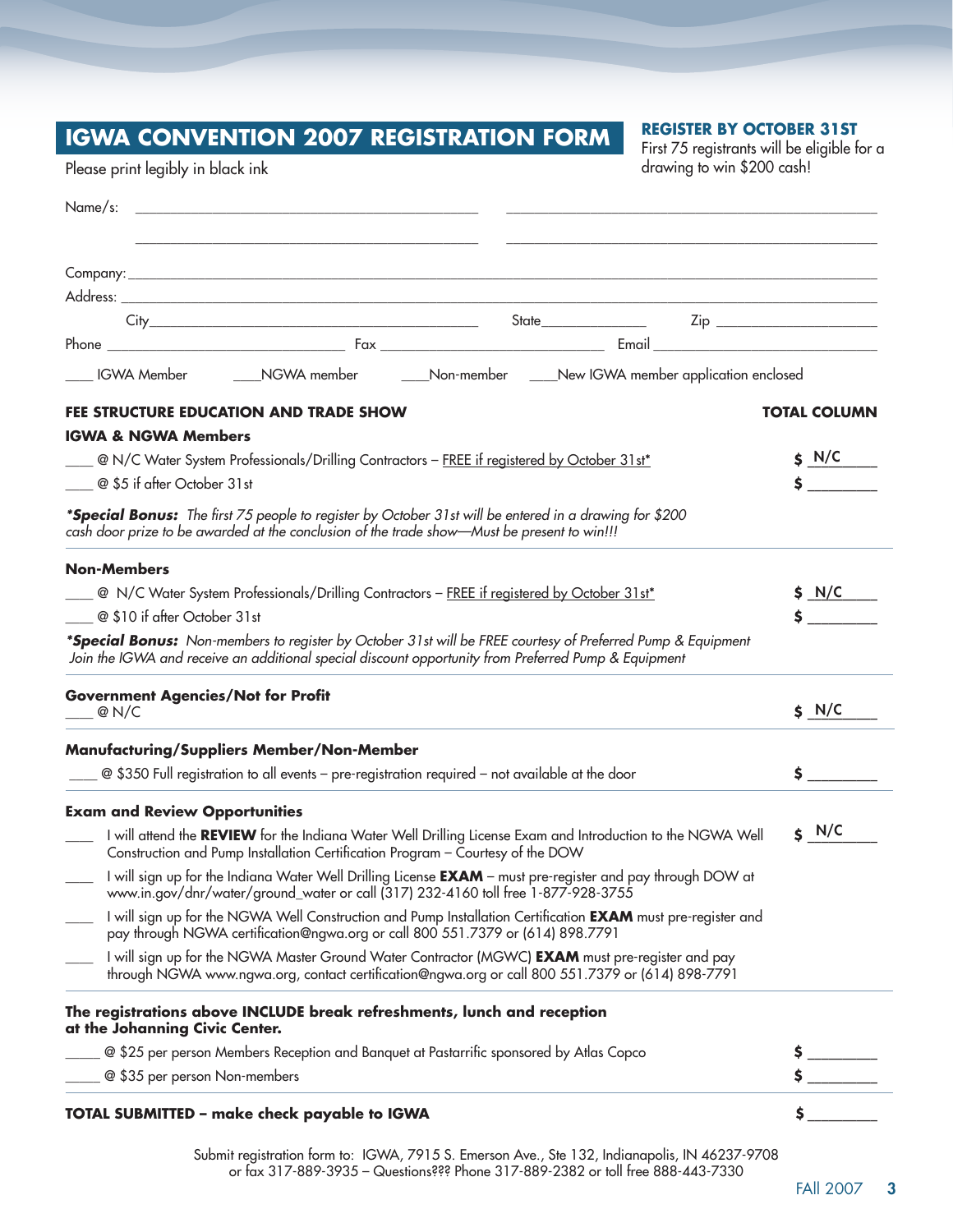# INDIANA GROUND WATER ASSOCIATION **MEMBERSHIP APPLICATION**

| Name: ______________                          |                                        |                              |
|-----------------------------------------------|----------------------------------------|------------------------------|
| Company: _________                            | <b>MEMBERSHIP</b><br><b>CATEGORIES</b> |                              |
|                                               |                                        |                              |
| City,State,Zip: _____________________________ |                                        | • Drilling Contractor Member |
| Phone: __________________________________     |                                        | & Employees                  |
| E-mail: __________________________            | Website:                               | • Manufacturers & Suppliers  |
|                                               |                                        | • Technical Organizations    |
| <b>Membership Categories:</b>                 |                                        | • Lifetime Members           |
| Contractor \$150                              | Technical \$150                        |                              |
| Manufacturer/Supplier \$150                   | Additional Member \$25                 |                              |

Additional Member Names:

**Join today . . . Together we can make a difference!**

**Payment Type:** Check only\_\_\_\_ (Make check to Indiana Ground Water Association) **Mail registration to:** Indiana Ground Water Association 7915 S. Emerson Ave., Suite 132, Indianapolis, IN 46237-9708

\_\_\_\_\_\_\_\_\_\_\_\_\_\_\_\_\_\_\_\_\_\_\_\_\_\_\_\_\_\_\_\_\_\_\_\_\_\_\_\_\_\_\_\_\_\_\_\_\_\_\_\_\_\_\_\_\_\_\_\_\_\_\_ \_\_\_\_\_\_\_\_\_\_\_\_\_\_\_\_\_\_\_\_\_\_\_\_\_\_\_\_\_\_\_\_\_\_\_\_\_\_\_\_\_\_\_\_\_\_\_\_\_\_\_\_\_\_\_\_\_\_\_\_\_\_\_ \_\_\_\_\_\_\_\_\_\_\_\_\_\_\_\_\_\_\_\_\_\_\_\_\_\_\_\_\_\_\_\_\_\_\_\_\_\_\_\_\_\_\_\_\_\_\_\_\_\_\_\_\_\_\_\_\_\_\_\_\_\_\_



**BRAND NEW WATER WELL MAINTENANCE FACILITY-Milwaukee, WI** 

SALES PARTS SERVICE SUPPORT

 $\blacksquare$  4000 ft<sup>2</sup> expansion bay

60 feet tall

**Chicago Branch** Supporting IL, IN, and IA

815.467.8166 24238 S. Northern Illinois Dr. Channahon, IL 60410

**Todd Armstrong** In house and mobile service technicians Trusted genuine Atlas Copco parts Complete water well service, repair, and customization

Phone 630.205.4788

**Water Well Sales and Parts** 

815.467.8169 Fax.

www.atlascopco.com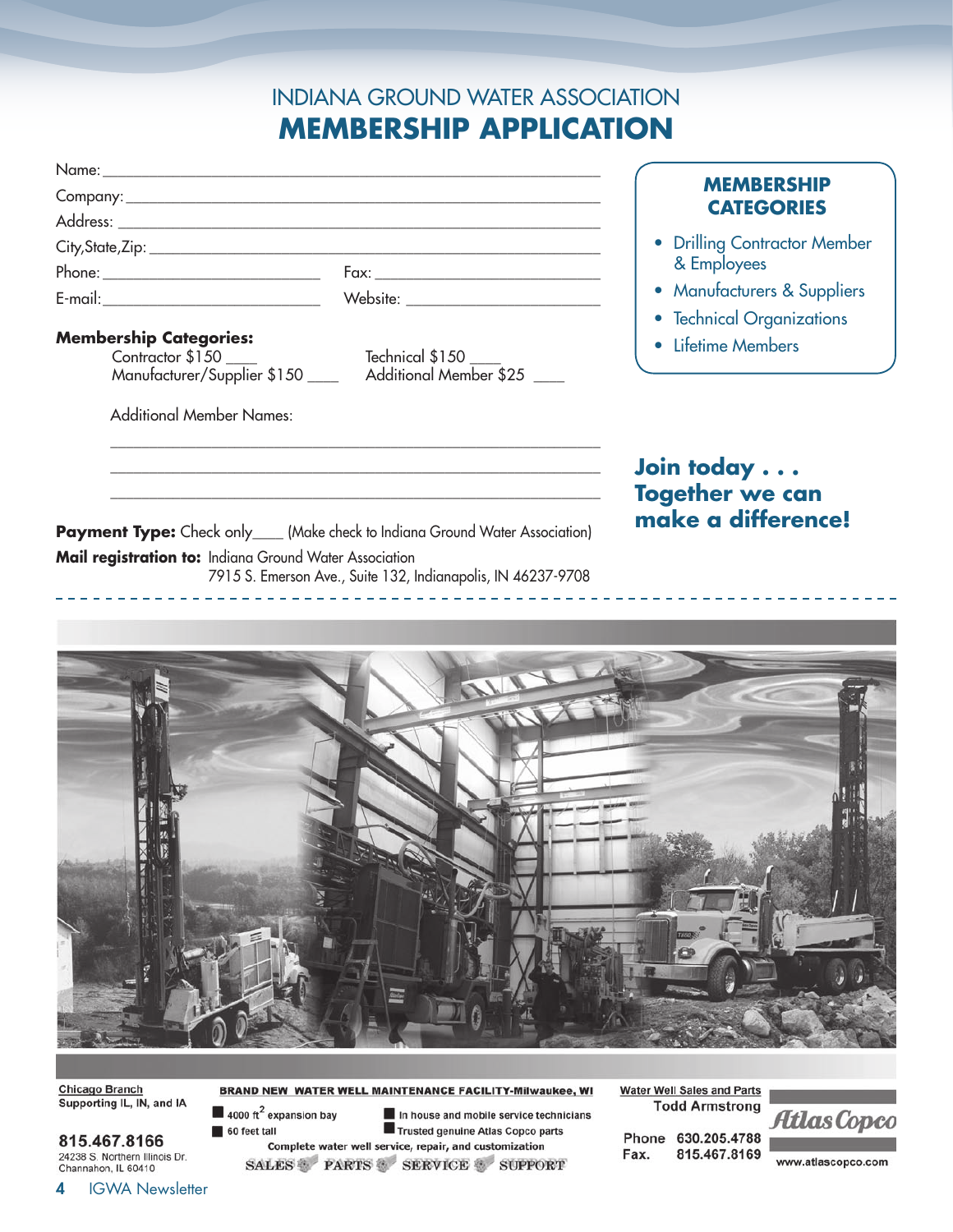| <b>INDIANA GROUND WATER ASSOCIATION</b>                                                                                                     |
|---------------------------------------------------------------------------------------------------------------------------------------------|
| <b>MEMBERS URGENT RESPONSE REQUESTED!</b>                                                                                                   |
| Call for Nominations-Officers and Directors at Large for 2008                                                                               |
| If you are interested or would like to nominate someone to serve on the IGWA board,<br>please submit your nominations by October 31st, 2007 |
| Write in candidate/s – I would like to nominate:                                                                                            |
|                                                                                                                                             |
|                                                                                                                                             |
| For the position of - (please check one)<br>Officer: Circle one Pres, Vice Pres.); Director at large: ______                                |
|                                                                                                                                             |
|                                                                                                                                             |
|                                                                                                                                             |
| Fax to: 317-889-3935 Questions, call: 888-443-7330                                                                                          |
| Mail to: 7915 S. Emerson Ave., Indianapolis, IN 46237                                                                                       |
| Email: ingroundwater@msn.com • www.indianagroundwater.org                                                                                   |
|                                                                                                                                             |

# **MEMBER REQUESTS**

### Help IGWA celebrate 75 years of ground water history with a "Trip Down Memory Lane"!

We need old photos, newsletters or any type of memorabilia to celebrate the IGWA's 75th anniversary. Please mail your items to Dan McCreadie, Kokomo Pump & Supply, 804 W. Morgan, Kokomo, IN 46901 or call him at  $765-457-9143$  - please submit them by Monday, November 5th.

All items will be returned if properly marked with name, phone and mailing address.

### **IGWA Scholarship Silent Auction**

We are requesting donations for the auction which will be held at the convention on November 15th in Kokomo. Please contact Joan McAninch, The Rig Doctors, 1412 S. CR 1050 E, Indianapolis, IN 46231 or call 317-389-7534.



### **PREFERRED PUMP CUSTOMER REWARDS !!!**

- └ Superior Dealer Program
- $\checkmark$  Annual Trips
- $\checkmark$  Merchandise Program
- $\checkmark$  Competitive Pricing
- √ Quality Products
- ✓ CASH BACK!!!

6302 Brookville Road Indianapolis, IN 46219 Toll Free: 866-422-2626 Randy Carnes, Manager Ron Beaver, Outside Sales

### **Two Branch Locations**

1611 North Binkley Road Larwill, IN 46764 Toll Free: 866-327-3052 Todd Blair, Manager Brian Gentry, Outside Sales

# **PRODUCT LINES**

**Alloy Screens** American Granby Amtrol Tanks A.Y. McDonald Baker Mfg. Baroid Centriline Wire Certainteed Pipe **Cotey Chemicals CSI Water** Cycle Stop

Eagle Pipe Flexcon Tanks FloWise VFD's Franklin Electric Franklin Pumps Goulds Pumps Grundfos Pumps Jet Stream Pipe Johnson Screens Liberty Sumps Maass-Midwest Merrill Mfg.

Monoflex Oil Creek Pipe Orenco Systems Red Jacket Schaefer Pumps Simmons Mfg. Square D Well-Mate Tanks **Wells Adapters** Western Rubber Woodford Hydrants

# Please visit us on the web  $@$  www.preferredpump.com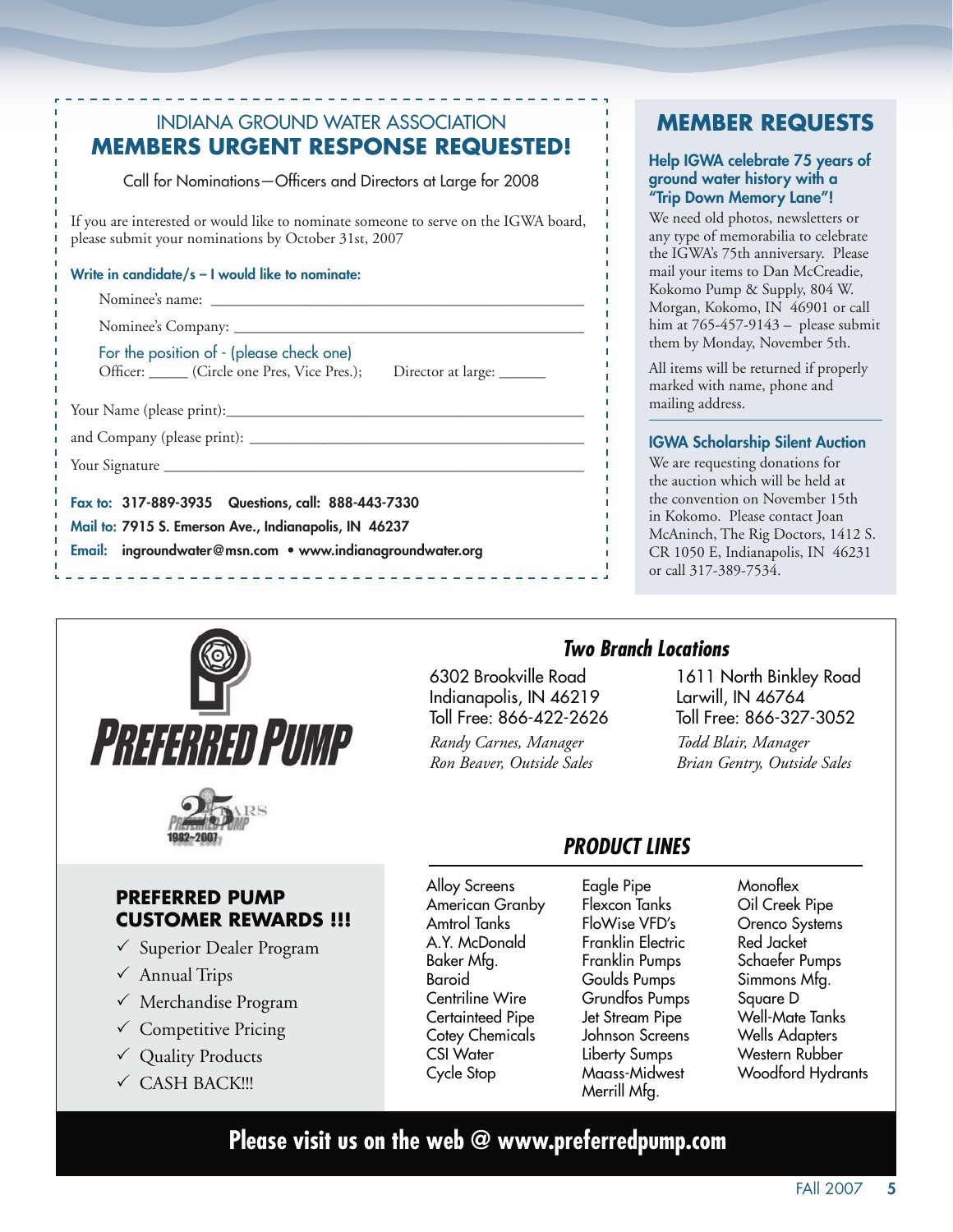# **WHAT ARE INDIANA'S RULES FOR BECOMING A WATER WELL DRILLER?**

A person may not be a water well driller in Indiana without a license issued by the DNR Division of Water. To qualify for a water well drilling license, a person must

- 1. Be at least 18 years of age;
- 2. Furnish statements from three references, two of whom are water well drillers or licensed plumbing contractors familiar with the applicant's work experience, and professional competency;
- 3. Pass a competency examination prepared and administered by the DNR Division of Water (for which there is a \$25 fee); and
- 4. Pay a fee of \$100 for the initial license, and a \$100 renewal fee each year.

The Division of Water sends applicants a free packet that includes study materials (the Indiana drilling statute and rules), forms, and an information sheet. The Division usually offers five exams during the year—at the Indiana Ground Water Association conference and at the Government Center South in Indianapolis in April, June, August, and November.

A well driller must keep an accurate record for each well drilled and submit a copy of the well record to the DNR Division of Water within 30 days after completing the well.

Most licensed well drillers install pumps in the wells they drill. However, pump installation is not regulated by the Indiana well drilling statute and rules, and pump installation is not a licensed profession.

# **FRIEND OF IGWA PASSES**

Bruce Thomson of the Division of Water with the Indiana Department of Natural Resources passed away on July 4th after a long battle with cancer. A memorial service was held at St. Andrew Presbyterian Church in Indianapolis on Sunday, August 5th.

Donations may be made in his honor to: Camp Pyoca, 886 E. County Road 100 South, Brownstown, IN 47220. *IGWA has made a contribution to Camp Pyoca, Brownstown, IN in his honor.*



**PLATINUM SPONSORS**

**PREFERRED PUMP & EQUIPMENT, INDIANAPOLIS PREFERRED PUMP & EQUIPMENT, LARWILL www.preferredpump.com**



For sponsorship opportunities with the Indiana Ground Water Association, please contact any board member or Donna Sheets at 888.443.7330 or ingroundwater@msn.com

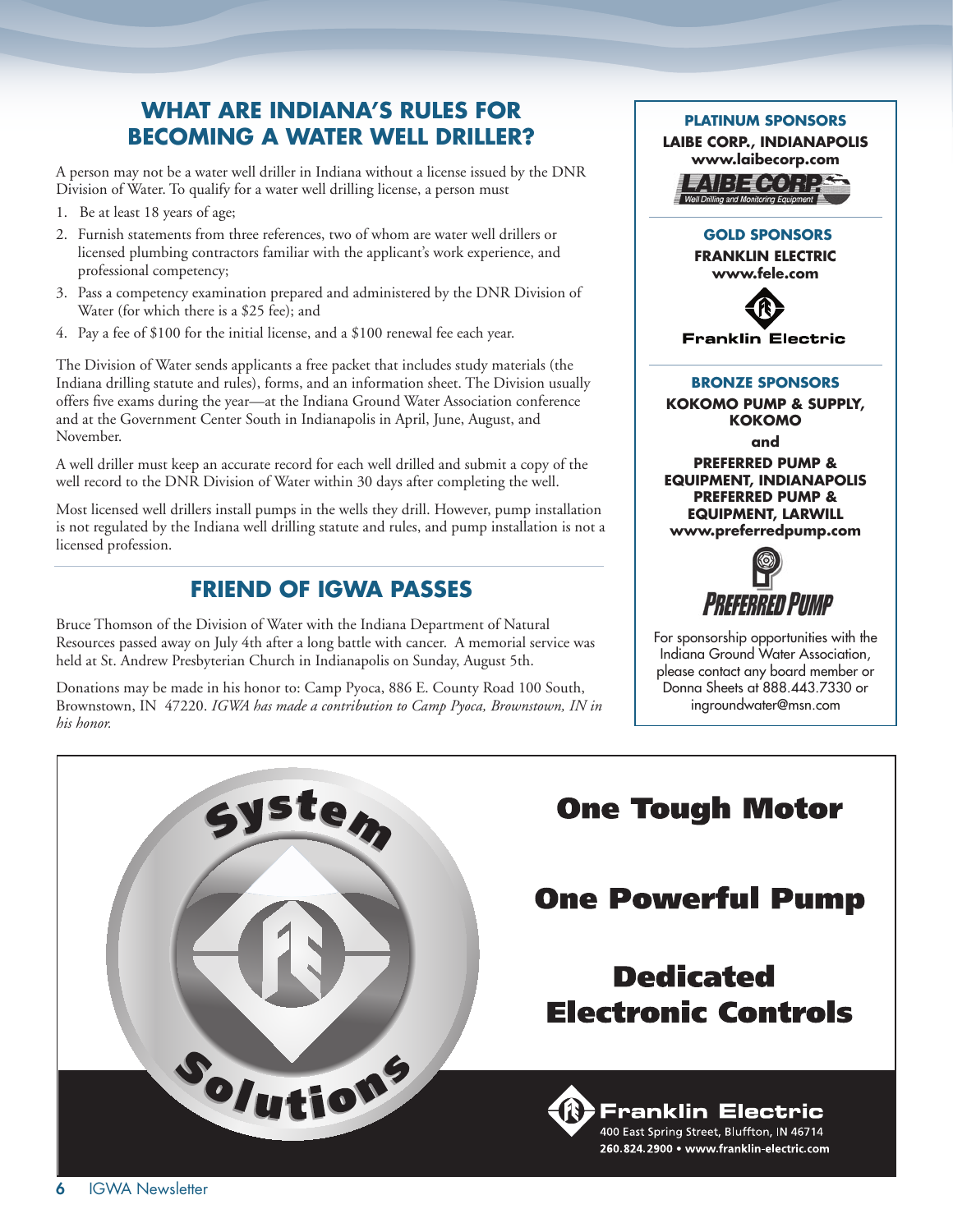# **WATER SYSTEMS COUNCIL RE-RELEASES BOARD BOOK TO EDUCATE YOUNG CHILDREN ON WATER WELLS**

Water Systems Council (WSC) has published a board book, *The Big Rig,* to introduce young children to the water cycle and how water wells are drilled. First published in March 2006, the book includes facts about groundwater use, colorful photographs, and illustrations showing the water cycle and how a well provides water to a home.

"*The Big Rig* is a fun way to teach children about wells," says WSC Executive Director Kathleen Stanley. Shaped like a drill rig, *The Big Rig* also stands on six rolling wheels. Copies can be purchased for \$5.95 (\$4.46 for WSC members) through the wellcare® hotline at 888-395-1033.

WSC is a national nonprofit organization dedicated to promoting the wider use of wells as modern and affordable safe drinking water systems and to protecting ground water resources nationwide.

# INDIANA GROUND WATER ASSOCIATION **OFFICERS AND BOARD OF DIRECTORS 2006-2007**

### **OFFICERS**

President Brad White RJM Sales & Marketing

> Past President Brent Klutz Klutz Well Drilling

Vice President Beehler Keiser Tatay Drilliing

**Treasurer** Mike Kaufman Kaufman Well Drilling

**Secretary** Bruce Moss Moss Well Drilling

### **DIRECTORS**

Joe Armstrong Armstrong Drilling

Randy Aufderheide Dean Well Drilling

John Baker Dilden Brothers

Brad Helvie Helvie & Sons, Inc

Keith McGrew McGrew Well Drilling

Ron Shipe Shipe Well Drilling

**Manufacturer/Supplier Reps** Joan McAninch The Rig Doctors

> Dan McCreadie Kokomo Pump & Supply

The Sign of Service The Symbol of Quality



# $\cdot$  Grouts  $\cdot$

# • Drilling Fluids •

• Well Cleaning Chemicals •

**Baroid Industrial Drilling Products** Product Service Line, Halliburton

(877) 379-7412 or (281) 871-4613 www.baroididp.com

# **Local Contacts**

Bo Yordy (513) 314-5930 John Christ (513) 617-2900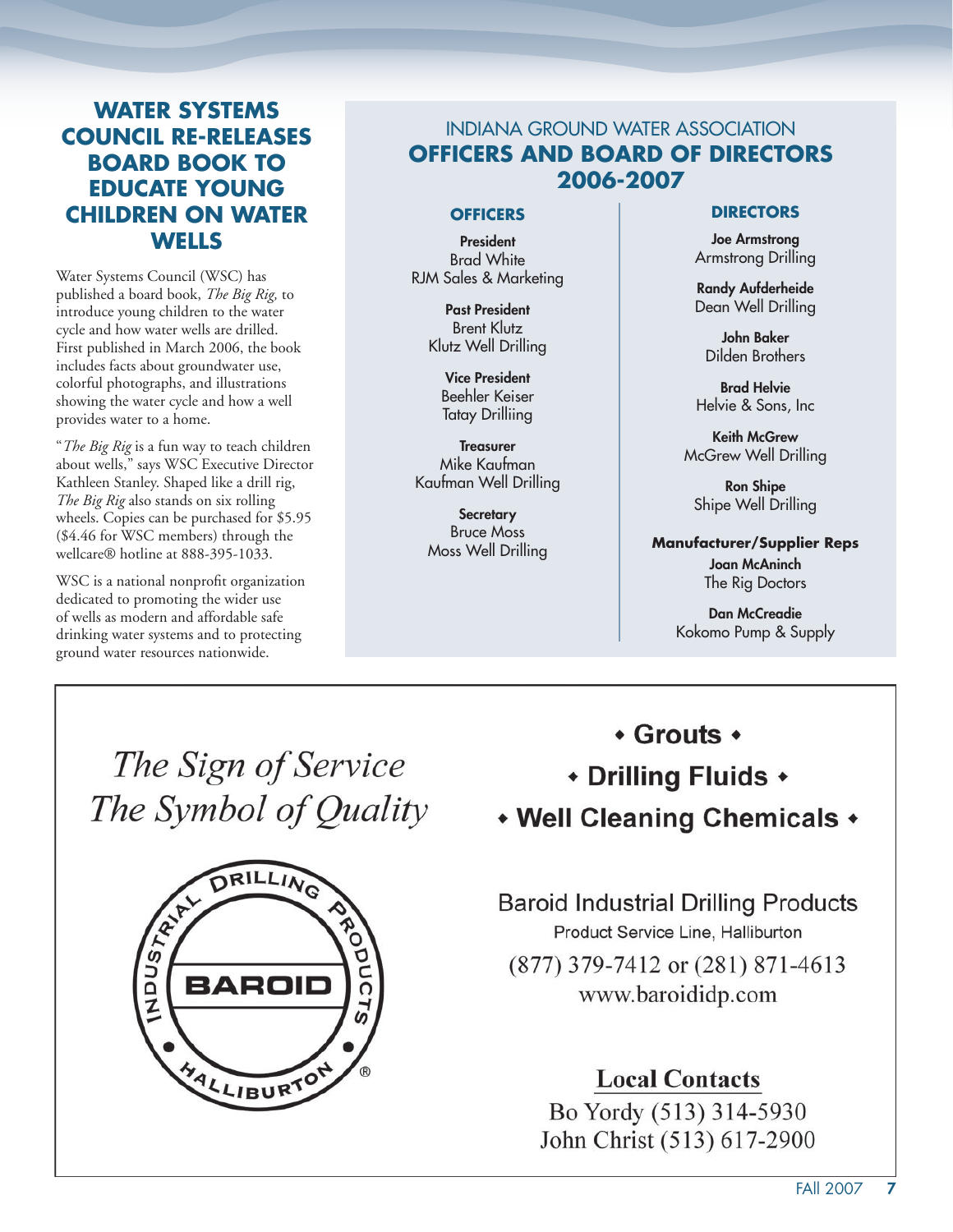# **NATIONAL LEGISLATIVE UPDATE**

*Excerpt from "Outcomes" a newsletter for state associations courtesy of the National Ground Water Association*

### **BE THE LEADING ADVOCATE FOR RESPONSIBLE USE AND PROTECTION OF GROUND WATER**

On July 27, the House of Representatives passed its version of the Farm bill, H.R. 2419. The bill includes a provision extending the Household Water Well Loan Program an additional five years. In addition, not-for-profit organizations interested in administering the loan program could meet the required 10 percent matching contribution, through in-kind rather than cash contributions. This change is intended to allow smaller entities to potentially participate. The Senate is expected to begin its Farm bill review after the August Congressional recess.

The House passed Energy bill would promote the use of geothermal heat pumps in federal facilities. The bill, H.R. 3221, passed on August 4 as Congress left for the August recess. The Senate passed energy bill includes a similar provision, which holds promise that the measure will be included if a final bill makes it through Congress and is signed by the President. Additionally, the House bill makes geothermal heat pumps eligible technology under an energy bond program.

Besides the above initiatives, NGWA is also working to promote business and residential tax credits similar to those offered to solar and wind technology. The goal is to help NGWA members, and through their work help address the nation's energy needs. NGWA's heat pump conference attendees were asked to write their Congressional members supporting

The latest update on the expected USGS report on the source water quality of domestic wells is that a revised draft is expected in October. It would then go out for colleague review at that time. The author is making the report more "user friendly" and plans to be a



little "clearer on study results and the significance of those results."

S. 1911, introduced on August 1, would require a health advisory, drinking water standard and reference concentration for trichloroethylene vapor intrusion. The measure was referred to the Senate Committee on Environment and Public Works.

In late July, the U.S. Court of Appeals for the District of Columbia ruled that the Federal Motor Carrier Safety Administration (FMCSA) did not follow proper procedures in issuing its 2005 federal hours of service rules. The court action vacates several rule provisions, including increasing the driving time from 10 to 11 hours and the 34-hour restart of cumulative hours. The ground water industry's limited relief - which allows for a 34-hour restart — is granted in statute and cannot be removed by Department rulemaking. However, the Department must address other parts of the rule that may impact the membership. Additionally, if FMCSA cannot support the 34-hour restart generally with their models and data, it would certainly undercut any arguments we would have if outside groups asked Congress to eliminate the industry's limited relief. FM-SCA issued the following statement: "We are analyzing the decision issued today to understand the court's findings as well as determine the agency's next steps to prevent driver fatigue, ensure safe and efficient motor carrier operations and save lives. This decision does not go into effect until September 14, unless the court orders otherwise."

Several court cases have thrown into question what waters are covered under the Clean Water Act. The court cases focused specifically on dredge and fill activities in wetlands. While Supreme Court Justice Scalia, in his opinion, tried to differentiate between dredge and fill activities and other water quality programs, the same definition of waters is used for issuing National Pollutant Discharge Elimination System permits and other CWA programs such as storm water. The Supreme Court opinion was also split, so there is no majority opinion around the same rational, leaving it uncertain as to how to define and identify the waters that are covered. Several bills have been introduced in Congress to "bring things back to the way they were prior to the Supreme Court decision". There is uncertainty, however, with the bill language. One item of uncertainty is whether ground water would be covered under the proposed legislation, making it subject to federal regulation. Questions have been posed as to the bills' impacts on water rights or well permitting programs. NGWA is researching the issue further, contacting other organizations and the bill sponsors through the Association's lobbying firm.

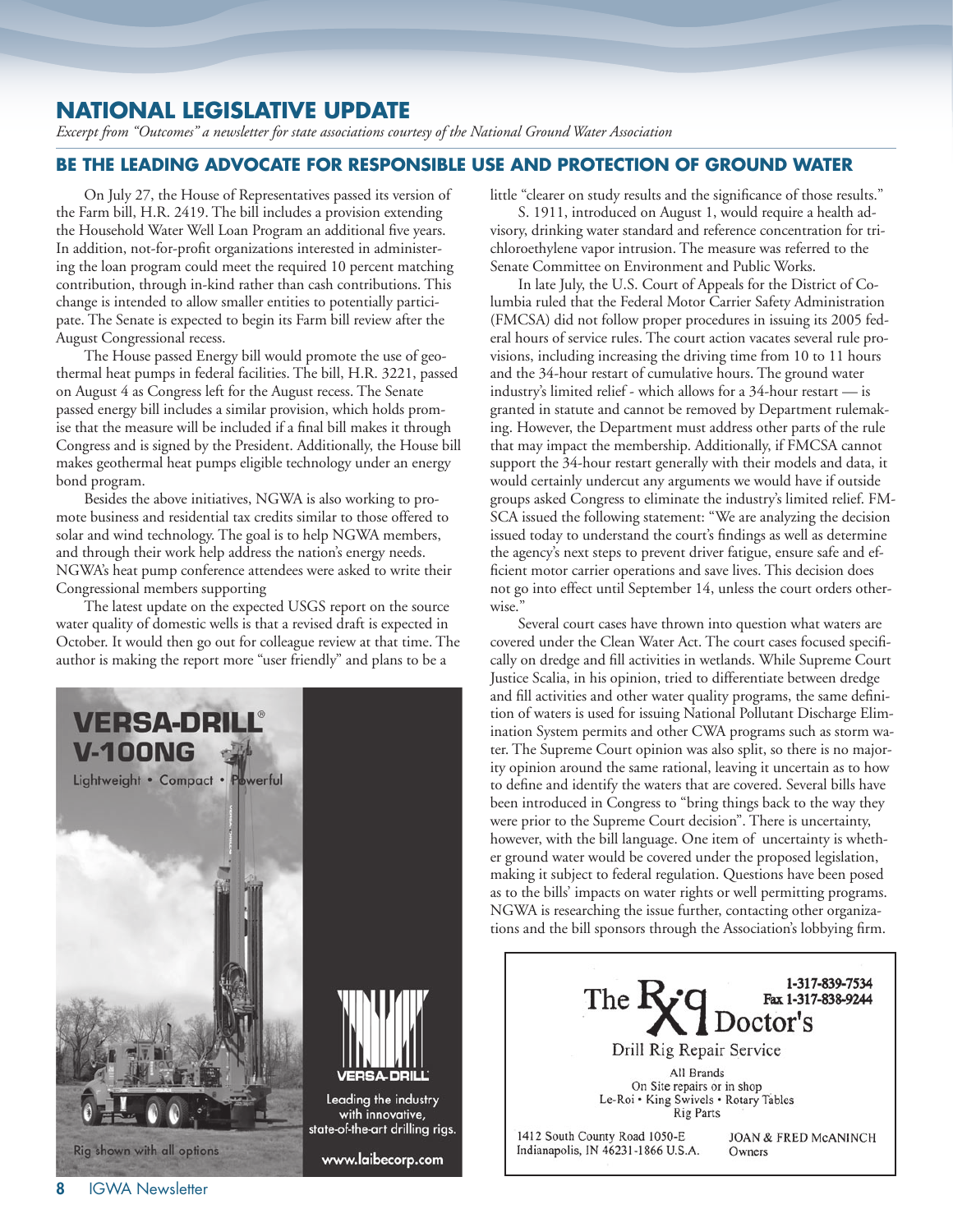



performance and support you need to get the job done right. Quality pumps since 1866.

Quality made by<br>U.S. Craftsmen



sales@flintandwalling.com www.flintandwalling.com

Powered by<br>
Franklin Electric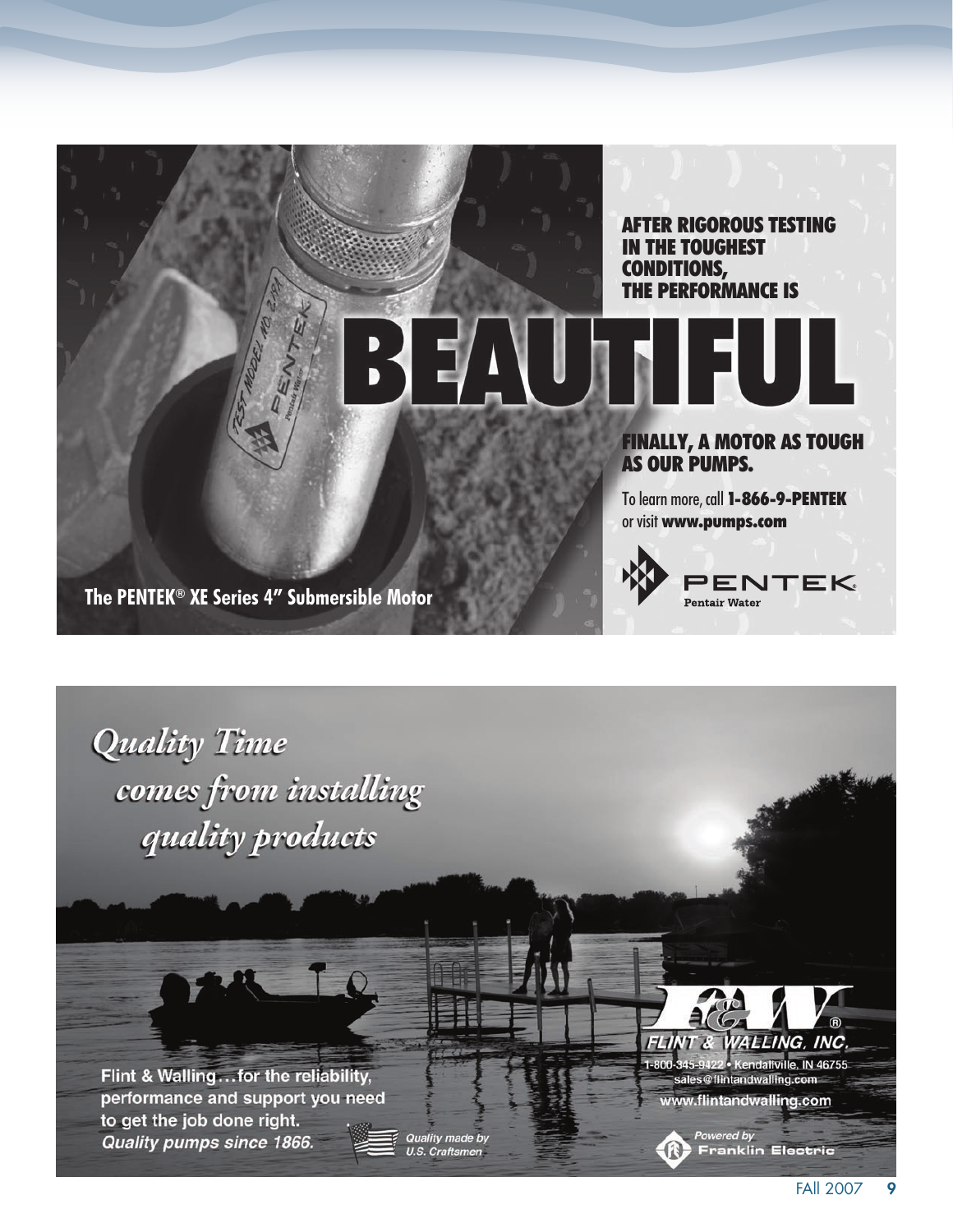# **IGWA VOLUNTEER SIGN UP FORM**

**The Indiana Ground Water Association** serves its members through education, promotion, and representation. The planning and implementation of most IGWA activities is handled by volunteer groups. All groups are supported by IGWA staff. IGWA Committees have ongoing, results-oriented tasks. The interaction between group members promoted effective planning and evaluation of tasks.

#### You can help!

Sign up now! Review the list of committees below and check off those of interest to you. Return this form to the IGWA office and you'll receive more information about your area of interest.

#### Volunteer Sign Up Form

I am interested in volunteering to work on the following areas: Awards Committee: Develop awards program. **\_\_\_\_\_ Communications Committee**: Establish objectives of quarterly newsletter, annual membership directory and website and develop advertising sales strategies. **\_\_\_\_\_ Education Committee**: Works to enhance educational opportunities for all members of the industry, ranging from those with extensive practical experience to new members of the industry. Legislative/DOT Committee: Commit to involvement with local, state and federal officials. Develop grass roots efforts to involve membership. **\_\_\_\_\_ Membership Committee**: Promote the IGWA by securing new members and assisting current members through providing member services. **\_\_\_\_\_ Meeting/Convention Committee**: Planning and organization of Annual Meeting, Convention and Seminars. Name: \_\_\_\_\_\_\_\_\_\_\_\_\_\_\_\_\_\_\_\_\_\_\_\_\_\_\_\_\_\_\_\_\_\_\_\_\_\_\_\_\_\_\_\_\_\_ Firm: Address: \_\_\_\_\_\_\_\_\_\_\_\_\_\_\_\_\_\_\_\_\_\_\_\_\_\_\_\_\_\_\_\_\_\_\_\_\_\_\_\_\_\_\_\_\_ City, State, Zip: \_\_\_\_\_\_\_\_\_\_\_\_\_\_\_\_\_\_\_\_\_\_\_\_\_\_\_\_\_\_\_\_\_\_\_\_\_\_\_ Telephone: \_\_\_\_\_\_\_\_\_\_\_\_\_\_\_\_\_\_\_\_\_\_\_\_\_\_\_\_\_\_\_\_\_\_\_\_\_\_\_\_\_\_\_ Fax: \_\_\_\_\_\_\_\_\_\_\_\_\_\_\_\_\_\_\_\_\_\_\_\_\_\_\_\_\_\_\_\_\_\_\_\_\_\_\_\_\_\_\_\_\_\_\_\_ Email: \_\_\_\_\_\_\_\_\_\_\_\_\_\_\_\_\_\_\_\_\_\_\_\_\_\_\_\_\_\_\_\_\_\_\_\_\_\_\_\_\_\_\_\_\_\_ My primary area of business (check all that apply): **\_\_\_\_\_** Contractor **\_\_\_\_\_** Manufacturer/Supplier **\_\_\_\_\_** Technical

**Exhibit Committee**: Plan and conduct the premier trade Scholarship Committee: Raise funds to support the annual Return form to IGWA, 7915 S. Emerson Ave., Suite 132 Indianapolis, IN 46237 or Fax: 317-889-3935 Phone: 317-889-2382 or Toll Free: 888-443-7330

# **KOKOMO PUMP SUPPLY, INC.** *Pump and Well Supplies*

804 W. Morgan, Kokomo, IN 46901

**(765) 457-9143 • 800-352-4329**

FAX (765) 457-7882 *Member IGWA*

### **DISTRIBUTOR OF THESE FINE COMPANIES:**

 ALLOY MACHINE WORKS GOULDS RIDGID BAROID LASCO SIMMONS BIGFOOT LIBERTY SPEARS CAMPBELL MAASS MIDWEST U.S. BENTONITE CETCO MERRILL WELLMATE CHARTER PLASTICS MYERS WELLS CRESLINE OIL CREEK WOODFORD FLINT & WALLING

show for the industry in Indiana.

scholarship awards.

A.Y. McDONALD FRANKLIN PW EAGLE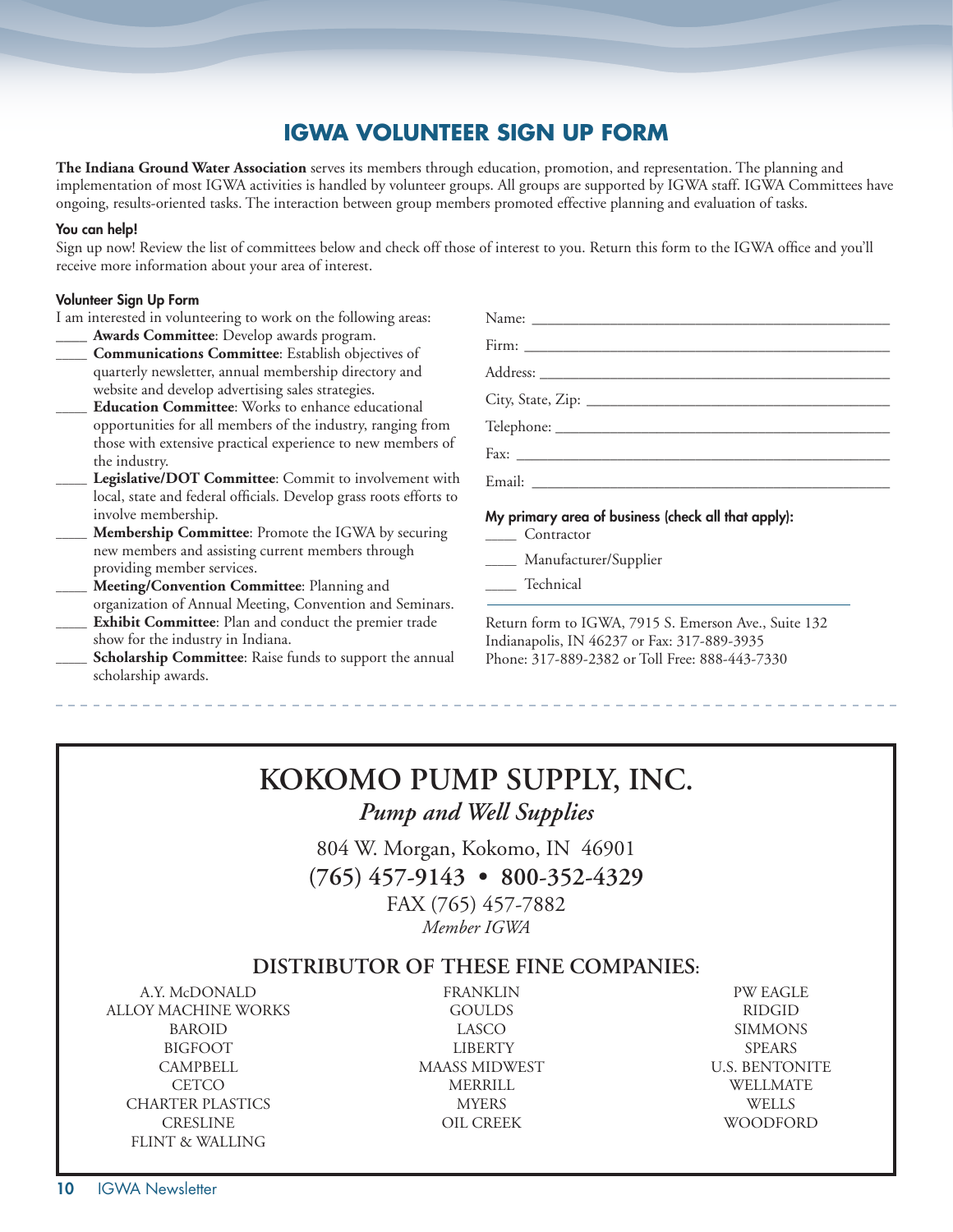## **WATER WELL WEB VIEWER A New Tool Available from the Division of Water**

*By: Monique Riggs, Division of Water/Driller Licensing Program Coordinator, Indiana Dept of Natural Resources*

The Indiana Department of Natural Resources (IDNR), Division of Water is pleased to offer the availability of a new electronic resource that combines water well records and current mapping systems into a useful tool called "Water Well Web Viewer."

This new tool should prove very useful to Hoosier well drillers by facilitating access to well record data while being able to view the location of the well on a map simultaneously. The user will be able to navigate smoothly between map and well record and back again, gaining insight to what might be expected at the next drill site.

 The Water Well Web Viewer allows the user to select and display the plotted water wells, both consolidated and unconsolidated, on a map type of choice, be it USGS topographic quadrangle or 2005 aerial photos. The user will then have the ability to add layers such as the Public Land Survey System (PLSS), highways, roads, and incorporated areas. Through an "identify" function users can view some of the most requested well record data including well depth, bedrock and aquifer elevations, pump test rates, static water levels, location

information, as well as link directly to the entire well record.

The Water Well WebViewer also allows users to create interactive queries (user created searches), analyze spatial information, view and print maps, and see the results of all these operations right from a personal computer.

The application is available by navigating your web browser to the Groundwater/Wells or Water Availability/Use/Rights menu selections on the Division of Water homepage (www.in.gov/dnr/water) and selecting Water Well WebViewer from the drop-down lists. A link is also available from the water well record online database search page.

 The following list is a brief description of tools available for using the Water Well Web Viewer. These tools work only on the "active" layer. Only one layer can be active at a time, but the user can toggle between active layers with the click of a button. If further assistance is needed while using the application, a help window is readily available by clicking on the help button.

|    | Switch between LAYER LIST and<br>SYMBOL LEGEND                                                                                           |
|----|------------------------------------------------------------------------------------------------------------------------------------------|
|    | Turns OVERVIEW MAP on and off                                                                                                            |
|    | Drag box or click on map to<br><b>ZOOM IN</b>                                                                                            |
|    | Drag box or click on map to<br><b>ZOOM OUT</b>                                                                                           |
|    | Zoom to FULL EXTENT of all Layers                                                                                                        |
|    | Zoom to the PREVIOUS EXTENT                                                                                                              |
|    | Open the ZOOM TO COUNTY<br>tool                                                                                                          |
| ηn | Click and drag on map to PAN                                                                                                             |
| H  | <b>IDENTIFY:</b> Click this tool then on a<br>feature from the active layer and<br>view its attributes in the data box<br>below the map. |
|    | Click to open the QUERY design<br>tool in the data box                                                                                   |
|    |                                                                                                                                          |

Be sure to catch the DOW's complete presentation at the IGWA 2007 Convention.



# **"The" IGWA Insurance Program** Come Join our Program Today!

This is your invitation to be part of an Insurance Program developed by your Membership specifically for Water Well Drillers. We offer Specialized Coverages with Discounted Rates.

### OUR FEATURES INCLUDE

- Significant Premium Savings
- "Down the Hole" coverage for Equipment
- Replacement Cost for Equipment
- Rental Reimbursement for Equipment
- Voluntary Flow Breakout Containment Cost Coverage
- Voluntary Property Damage Resulting From A Flow Breakout

FOR MORE INFORMATION AND TO RECEIVE A QUOTE CALL THE INSURANCE EXPERTS AT 260-437-6303. ASK FOR JEFF.

- Contractors Equipment Loss of Earnings Coverage
- **Equipment Recovery Expense**
- Limited Pollution Coverage Work Sites
- Contractors Errors and Omissions (optional)
- Employment Related Practices Liability
- Loss Prevention Services